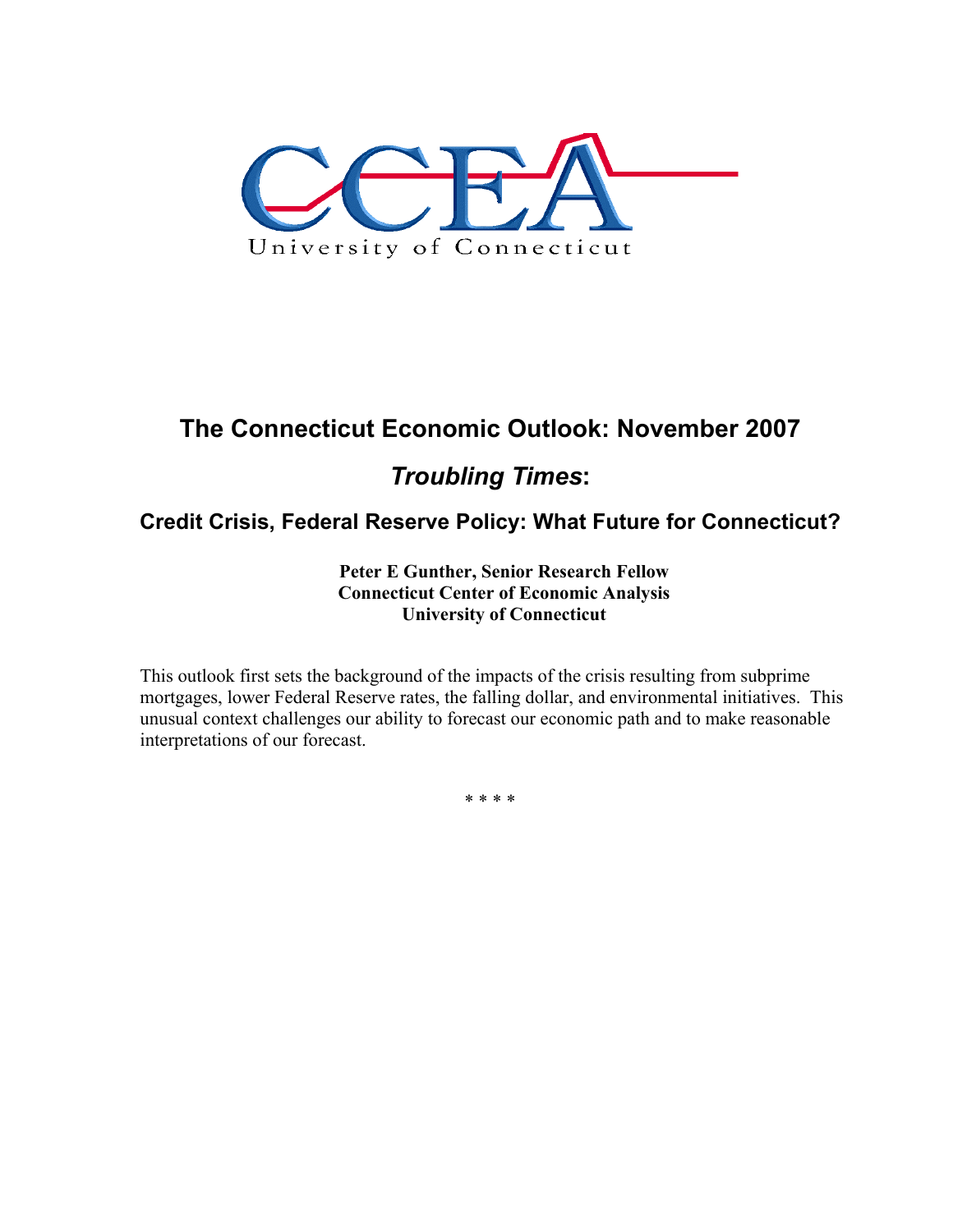### **Overview: Modest Growth in Output but Few New Jobs**

Recent economic news has been dramatic and even frightening: tens of thousands homeowners losing their homes to foreclosure; credit markets cratering; the Federal Reserve, applying an economic tunicate, cutting interest rates twice. But the cuts compound fears about the stability of the dollar in international trade and the greenback begins losing value rapidly against other major currencies. Tensions with Iran, political instability in Pakistan, and continued global growth in demand for energy drives petroleum prices towards \$100 a barrel. Within months these volatile developments may unleash sufficient inflation in the United States to force the Federal Reserve to reverse course and raise rates. We have threatening, dark thunder clouds—but we don't know whether they will unleash a gentle rain or a flood.

Despite all the dire news, the economy has actually been performing reasonably well. Nationally, growth has continued at more than 3%; Connecticut's economy has followed suit. The current forecast sees continued though slowing growth, both nationally and in the state. Following the pattern of recent years, even as Connecticut's economy continues to expand, this Outlook sees weak job growth, possibly tailing off by the middle of 2009, and then experiencing some job loses.

The challenge in constructing this Outlook is to balance the traditional data-driven analysis with the fast-breaking economic developments flowing from the subprime crisis, the swift Federal Reserve intervention, and the threat—and opportunity—of the falling dollar. So far, the damage has been significant, but largely limited to the residential housing market. As long as the global economy remains healthy—it is now boosting American performance and American policy manages to steer the economy clear of the threatening shoals of inflation and a credit crunch, we may yet achieve a "soft landing," unwinding the serious imbalances built up over the last five years without broad or deep economic injury. But clearly that task is now more difficult than anyone thought it would be a year ago, or even three months ago.

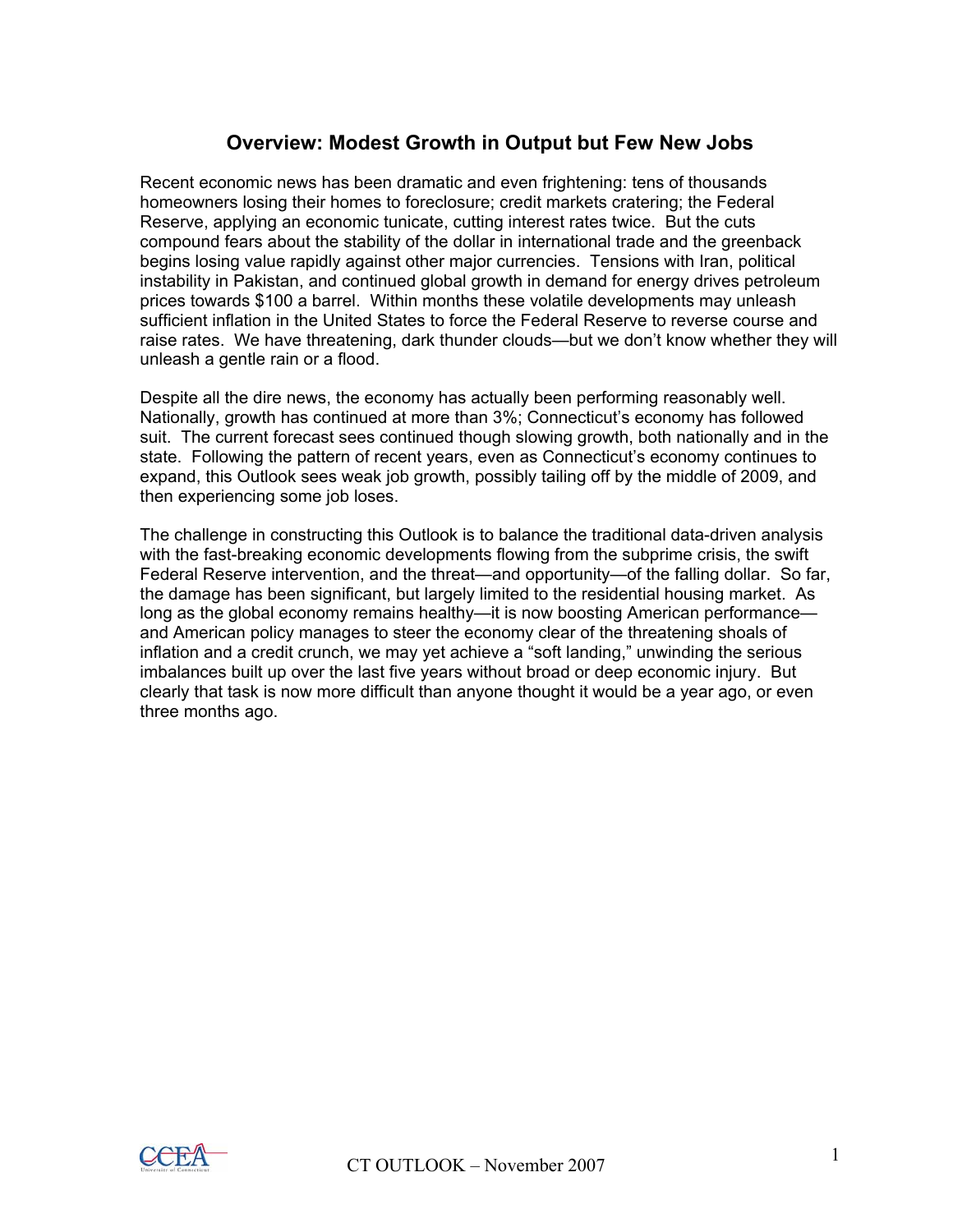## **Background**

We must exercise caution in interpreting this outlook for the Connecticut economy. Major developments in credit markets, Federal Reserve policy, and the value of the dollar—recently falling rapidly against most major currencies—have not yet worked their way fully through the economy. Yet they are factors that will be critical to the performance of the Connecticut economy over the next two years. But we are not yet able to incorporate their influence into the forecasting process, raising special challenges to building and interpreting this Connecticut Economic Outlook. The Congressional Joint Economic Committee (JEC) analysis on the subprime crisis anticipates that Connecticut will suffer foreclosures inflicting loses of \$1.4 billion, \$876 million directly, another \$531 million through declining prices of properties in neighborhoods where foreclosures occur. With falling property values, local property tax revenues will suffer a loss of \$19 million. Combined with New York and New Jersey, the JEC expects the tri-state area to bear 16.6% of the \$103 billion cost of the mortgage crisis; and this does not include the erosion in property tax revenues. Beyond that, the Committee's estimates are clearly conservative: they do not consider the injury that will result from the sharply reduced availability of mortgages for all potential home buyers, the broader injury to credit markets in general, or even the potential foreclosures on mortgages written after Q3 2007.

Because the JEC developed its projections before the Federal Reserve's dramatic half point cut in interest rates—a cut recently re-enforced with another quarter point reduction--their analysis may see the situation in starker terms than will be the case. But the JEC limited its estimates of community impacts to the immediate neighborhood of expected foreclosures rather than the influence—for good or bad—of lower interest rates that have broader significance. As expectations of the Federal Reserve's action spread, the dollar began to lose significant value in international trade. Since the beginning of August, it has fallen nearly 12% relative to the Canadian dollar, 6% relative to the EURO, more than 6% relative to the Yen, and 3% relative to the British pound. And it continues to fluctuate daily, but continues in general to depreciate. Except where long-term contracts are fixed in US dollars and American consumers are willing to absorb price increases, importers will be hurt and consumers will switch to American-source goods. With U.S. imports at 17.0% of GDP, the devaluation will put upward pressures on prices--oil and gas in particular—and add to US inflationary expectations. As a result, the Federal Reserve has already signaled it may not make further rate cuts—and inflationary pressures that their cuts will generate may force the Fed to reverse course within months.

But there is also good news in a weak dollar. U.S. manufacturers have the opportunity to reclaim domestic markets and expand exports. Foreign tourists—if willing to surmount the more stringent barriers we have erected at our borders—now find America an inexpensive place to visit and shop. Higher fuel prices encourage car pooling, increasing telecommuting, using mass transit, and/or moving closer to places of work. Such changes in commuting patterns may generate some welcome reductions in energy use and global-warming carbon emissions.

At annual rates, U.S. Real Gross Domestic Product (RGDP) in 2007-Q3 grew at 3.9%. Given the above issues, national chain linked RGDP growth is expected to drop off to 3.1% and 2.0% in each of the next two years. Despite all of the drama in economic news in the last

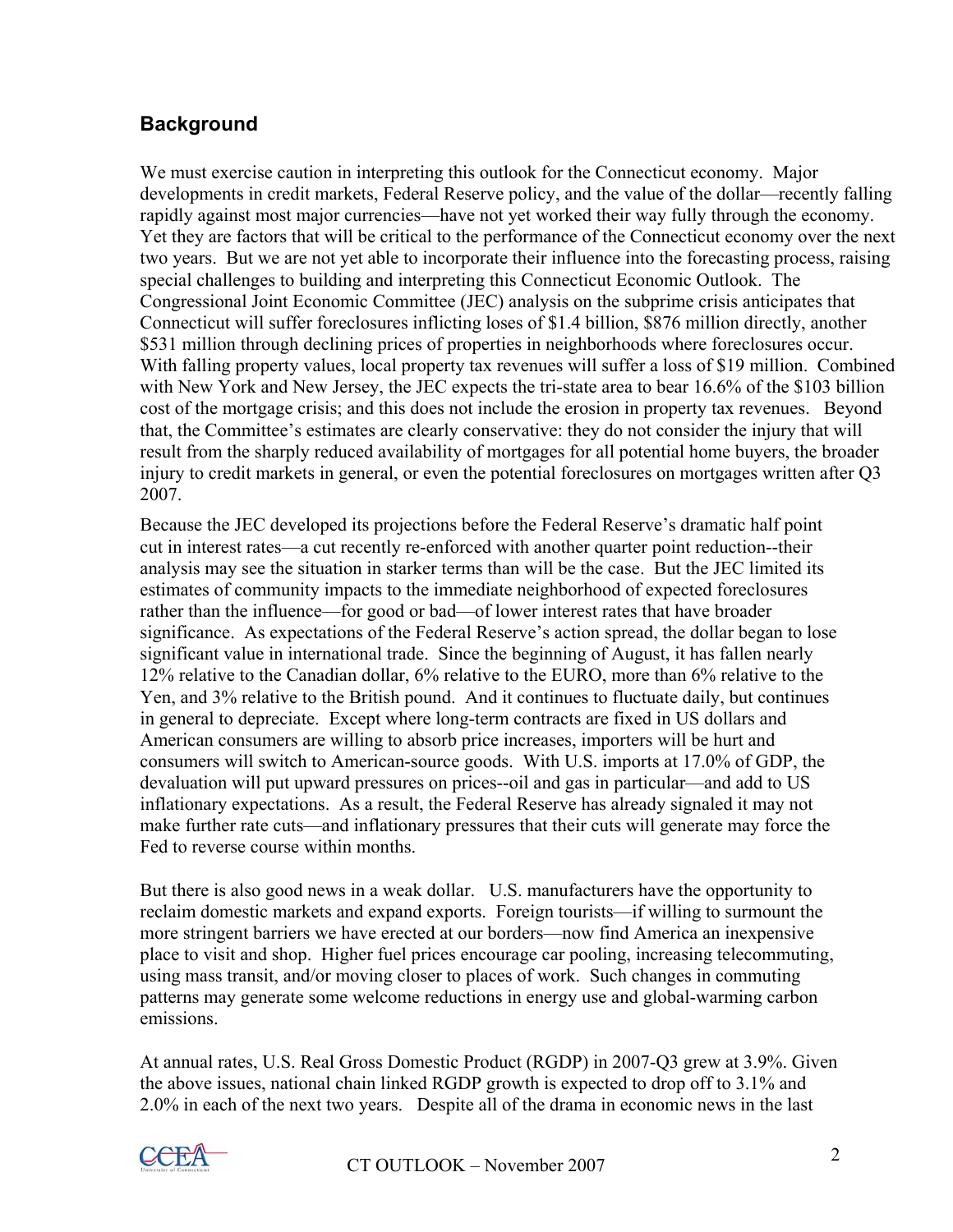several months, Connecticut has enjoyed sustained output growth in the most recent two quarters of 3.8% and 3.9% at annual rates, mirroring national growth. And this Outlook anticipates continued growth of 2.0% for 2008 and 1.8% for 2009. But there is a rather impressive fly in the soup: will the national economy actually perform so well—and Connecticut's along with it? Given the turmoil arising out of the subprime mortgage market issues are of particular interest.

#### **What Connecticut Faces in the Residential Market: A Regional Perspective**

For Connecticut and the tri-state area, two developments seem to emerge from the latest detailed data on housing permits. First, residential construction permits for Connecticut and New York (Table 1) suggest that by the end of 2007 contractors will have adjusted to expectations concerning foreclosures. And there are suggestions that population is beginning to relocate in order to minimize transportation costs.

| State/Years | <b>All Units</b> | <b>Single Units</b> | <b>Structures with Five or More Units</b> |                   |              |
|-------------|------------------|---------------------|-------------------------------------------|-------------------|--------------|
|             |                  |                     | Units                                     | <b>Structures</b> | Average Size |
|             |                  |                     |                                           |                   | (Units)      |
| СT          |                  |                     |                                           |                   |              |
| 2005-2006   | $-15.3$          | $-18.0$             | $-9.0$                                    | $-17.9$           | 12.3         |
| 2006-2007   | $-18.6$          | $-24.4$             | 5.6                                       | $-20.9$           | 26.1         |
| 2005-2007   | $-31.0$          | $-38.0$             | $-3.9$                                    | $-35.1$           | 41.6         |
| <b>NY</b>   |                  |                     |                                           |                   |              |
| 2005-2006   | $-5.8$           | $-13.0$             | $-4.5$                                    | $-16.3$           | 15.4         |
| 2006-2007   | $-1.9$           | $-15.2$             | 20.6                                      | 4.3               | 14.6         |
| 2005-2007   | $-7.5$           | $-26.2$             | 15.3                                      | $-12.8$           | 32.3         |
| NJ          |                  |                     |                                           |                   |              |
| 2005-2006   | $-14.1$          | $-13.3$             | $-21.1$                                   | 0.4               | $-21.8$      |
| 2006-2007   | $-24.5$          | $-26.0$             | $-16.0$                                   | $-4.0$            | $-11.9$      |
| 2005-2007   | $-35.1$          | $-35.8$             | $-33.7$                                   | $-3.6$            | $-31.1$      |

| Table 1:                                                            |  |
|---------------------------------------------------------------------|--|
| Private Residential Permits Percentage Change: Tri-State Area Q1-Q3 |  |

Source: Bureau of the Census

Residential construction seems to be adjusting rapidly to the new environment. Expectations for permits over the next nine quarters are down, compared the previous nine quarters before the slide began, by nearly 13,500, just short of the 14,079 sub-prime foreclosures the JEC expects over the next nine quarters.<sup>1</sup> Thus the drop-off in housing permits has already gone a long way to adjust to foreclosed homes coming back onto the market. Connecticut and New Jersey are each seeing a similar decline in total permits; New York is seeing a smaller decline. Permits for single housing units in all three states have experienced substantial and accelerating declines over the last two years. While the number of permits for structures with five or more units has followed a similar pattern in Connecticut, the number of units has not dropped as much, due to fillings for projects with more units, particularly in 2007. Permits

<sup>&</sup>lt;sup>1</sup> Compared to the nine quarters prior to 2005Q4, expectations 2007Q3 to 2009Q4 are for 13,375 fewer permits.

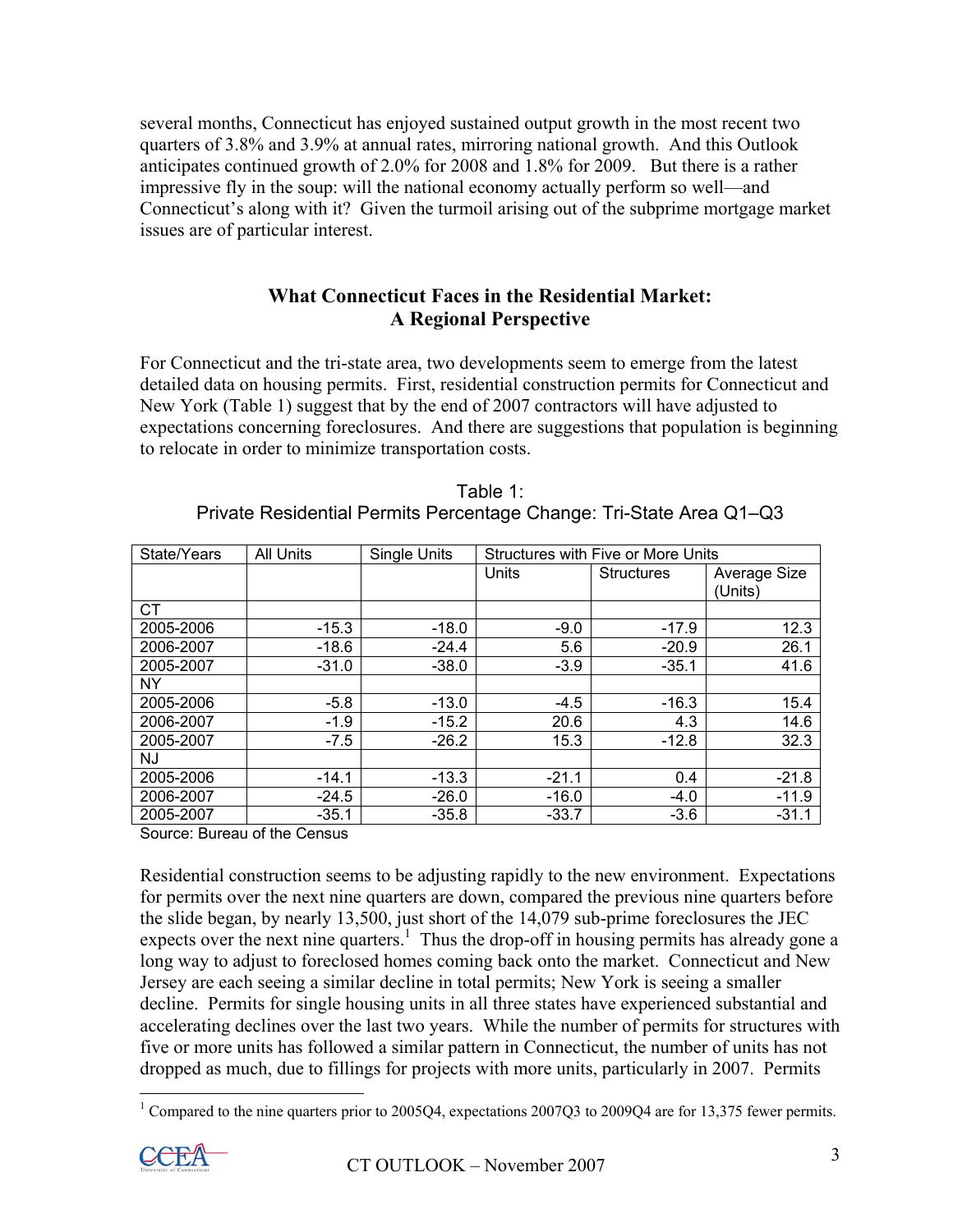for structures with five or more units in New York were up sufficiently in 2007, resulting in a 15.3% increase in units over the two years. As in Connecticut, part of New York's increase in multiple units was also partially attributable to the increasing number of units per structure. Permits for structures with five or more units in New Jersey fell less than in the other two states, but the average number of units per structure also dropped so that the percentage change in the total number of units permitted was similar to the declines overall in that state. The shift in Connecticut and especially New York to an increasing share of units in urban areas suggests that people may be reducing transportation costs by moving closer to work and/or mass transit.

Permit values reveal the direction of future construction activity. Table 2 presents the percentage changes in the value of private residential construction permits, paralleling much of what Table 1 covered. Two points are clear at a glance: declines in aggregate value of all units and single family homes are considerably smaller than for numbers of units, and the value of permits for structures with five or more units is positive in both Connecticut and New York (though a single project boosted values in Connecticut for 2006-2007, so one should avoid reading too much into it). As it is aggregate value, not units, that drives activity, construction should not suffer as much as mere permit data suggests.

| State/Years | <b>All Units</b> | Single Units | Five or more Units |  |
|-------------|------------------|--------------|--------------------|--|
|             |                  |              |                    |  |
| CТ          |                  |              |                    |  |
| 2005-2006   | $-9.9$           | $-11.8$      | 12.9               |  |
| 2006-2007   | $-9.9$           | $-16.9$      | 75.6               |  |
| 2005-2007   | $-18.8$          | $-26.7$      | 98.3               |  |
| NY          |                  |              |                    |  |
| 2005-2006   | $-0.4$           | $-9.5$       | 11.6               |  |
| 2006-2007   | $-4.3$           | $-11.5$      | 30.0               |  |
| 2005-2007   | $-4.7$           | $-19.9$      | 45.1               |  |
| NJ          |                  |              |                    |  |
| 2005-2006   | $-0.3$           | $-8.6$       | $-10.1$            |  |
| 2006-2007   | $-19.3$          | $-18.1$      | $-15.5$            |  |
| 2005-2007   | $-19.6$          | $-25.1$      | $-24.0$            |  |

Table 2:

Value of Private Residential Permits Percentage Change: Tri-State Area Q1 –Q3

Source: Bureau of the Census

## **How Will Connecticut Fare?**

Given JEC expectations that it will take much of next nine quarters for the sub-prime mortgage debacle and associated housing surpluses to work their way through the economy, Connecticut's seasonally adjusted unit housing permits have already made most of the needed adjustments. The Outlook anticipates they will decline gently from 1,911 in the next quarter to 1,891 in 2009Q4. But there is much uncertainty in this view that the worst is over for the housing industry, with only a 2.5% decline in 2008 followed by a half a percent reduction in 2009. The sub-prime crisis could spread, forcing the Federal Reserve to consider further cuts to stave off a serious recession--or the collapsing dollar may spark

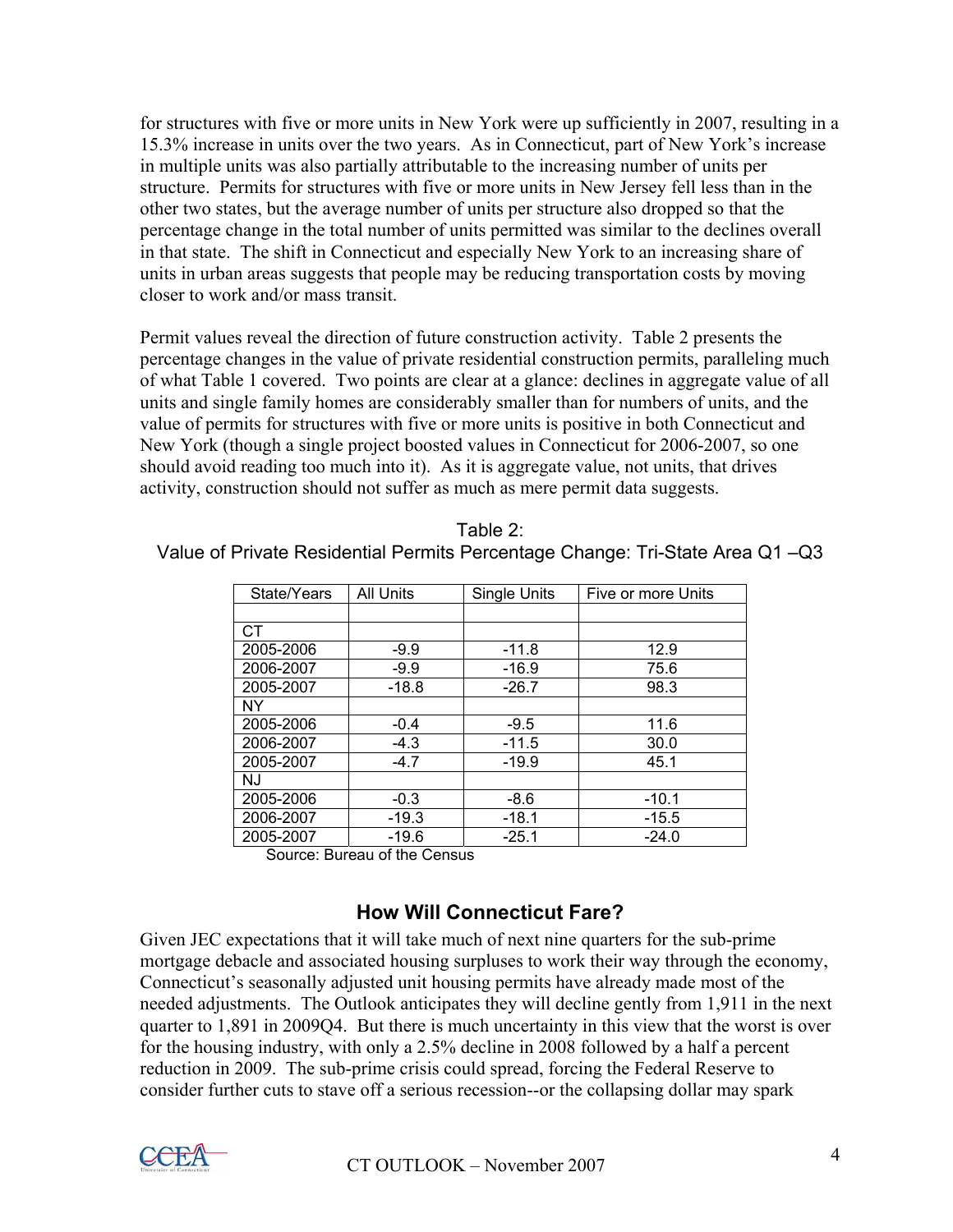sufficient inflation to force the Fed to raise rates, putting more downside pressure on economic activity.

Despite the ubiquity of subprime impacts, Connecticut enjoyed sustained growth in the most recent two quarters of 3.8% and 3.9% in its real GDP at annual rates, following national growth and along the lines previous Outlooks forecast. This Outlook continues to anticipate continuing real though slowing growth of 2.0% for 2008 and 1.8% for 2009.

Consistent with the devalued dollar affording wider opportunities for American exports, in Connecticut real manufacturing earnings in 2007-Q3 outperformed expectations by \$7.13 a week. Nevertheless, real manufacturing earnings will continue to be under pressure from competing imported goods and services and the rising cost of imported inputs such as energy, potentially leading to annual declines by less than half a percent.<sup>2</sup> Depending on the length and depth of the dollar devaluation, foreign competition will weaken, and efficient manufacturers will have additional room to expand their exports on the back of the devaluated greenback.

The above factors should support modest growth for Connecticut GDP and seasonally adjusted employment. This Outlook's anticipates Connecticut GDP growth in output slightly above the lower bound from the pervious Outlook, with 2% growth in 2007 and 1.8% in 2009. Chart 1 presents Connecticut quarterly GDP.





 $2$ China pegs its currency primarily to the dollar, so the current devaluation delivers little direct benefit in competition with China. However, China is also a major importer of components that are then assembled there; Chinese producers must necessarily pass through that part of their cost driven by the rising cost of imported components. There may thus be modest gains even on this front.



 $\overline{a}$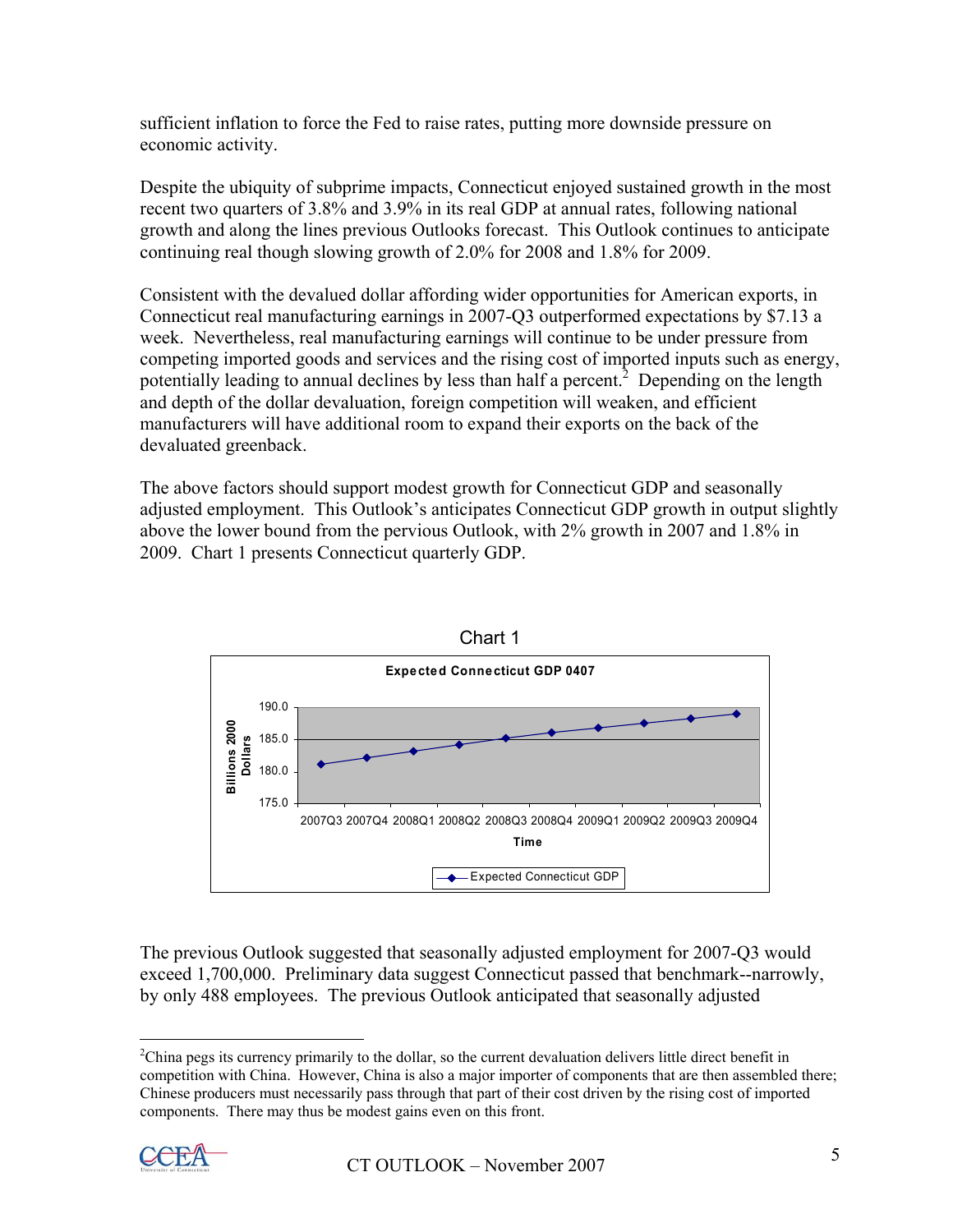employment for 2007-Q3 would exceed 1,701,000—which Connecticut did not achieve—so that this Outlook starts off with slightly lower levels of employment than expected. With continuing productivity growth, the slowdown in output growth generates small gains in employment. This Outlook sees employment growing 0.75% in 2008 and an almost vanishingly small 0.18% in early 2009—but then suffering a decline going into the fourth quarter of 2009. Chart 2 shows the levels this Outlook anticipates for employment. If real growth holds up better than now anticipated, employment growth could continue through 2009.





## **The Outlook for Separate Sectors**

The previous Outlook captured dramatic changes reflecting Connecticut's surge in personal income in the first quarter of 2007—a stunning \$6.1 billion increase (\$4.0 billion in constant 2000 dollars, removing the influence of inflation). Connecticut's growth in Q1 outpaced national growth in personal income mostly due to bonuses in FIRE. While those data have not been revised, a decline in real personal income in Q2 of \$966 million offset that rapid growth in Q1. This Outlook now supplants that decline with projected real income growth of  $$2.3$  billion in Q3<sup>3</sup>. Because of the strong presence of financial intermediaries in Connecticut, the continuing turmoil in financial markets flowing from the subprime crisis will likely continue to add volatility to this Connecticut indicator, making any forecast more problematic. With three quarters of data in preliminary form, the Outlook expects Connecticut GDP growth for 2007 in Finance Insurance and Real Estate (FIRE) industry to be 3.8%. With ongoing pressures from credit markets, the Outlook cuts the rate of growth in FIRE to 3.0% and 1.9% annually going out to 2009.

<sup>&</sup>lt;sup>3</sup> This projected growth in real personal income is below the growth of real average wages in manufacturing for Connecticut in Q3 but \$861 million dollars higher then would have been anticipated using preliminary national rates of growth for personal income.



 $\overline{a}$